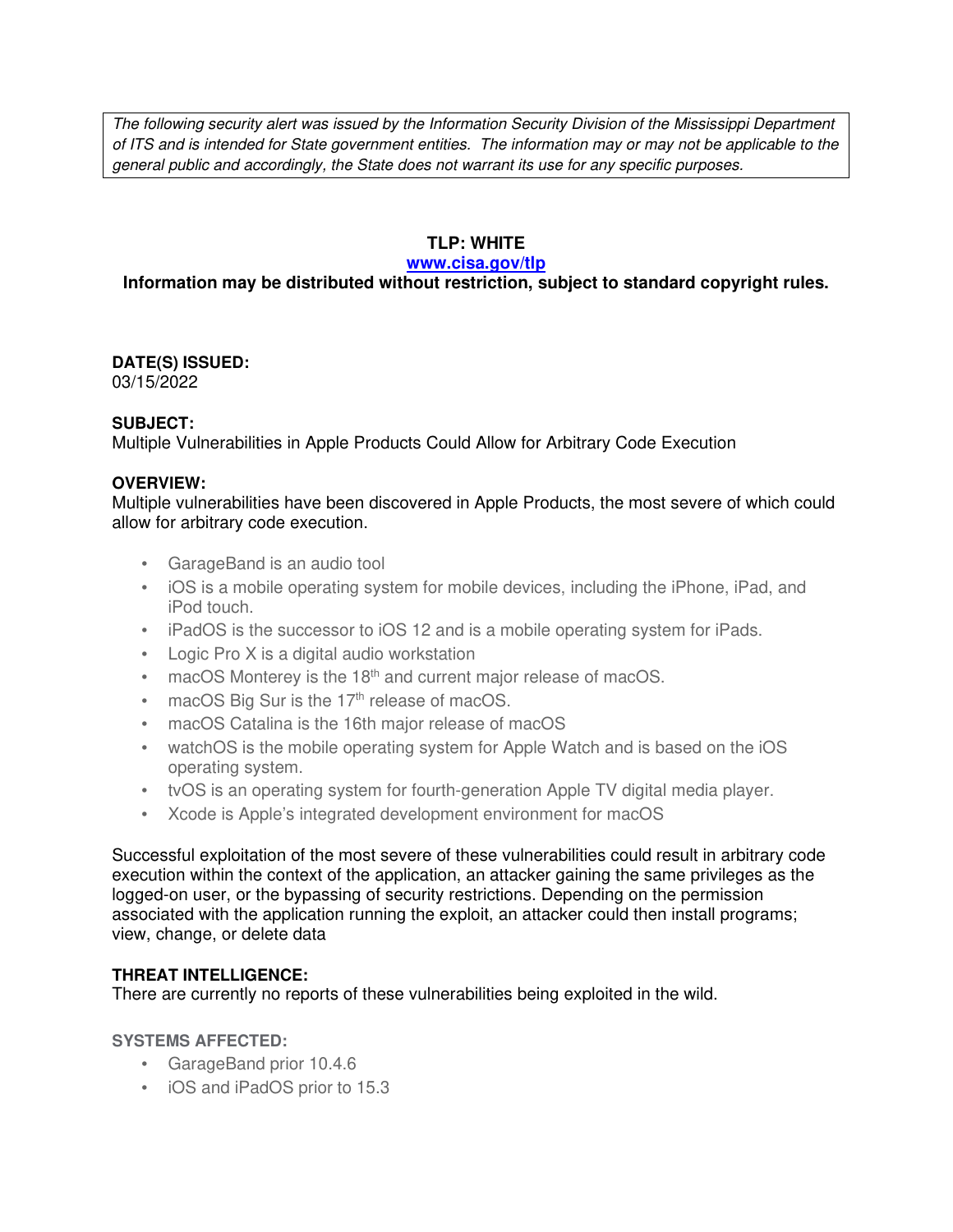- Logic Pro X prior to 10.7.3
- macOS Monterey prior to 12.2
- macOS Big Sur prior to 11.6.3
- macOS Catalina prior to security update 2022-001
- watchOS prior to 8.4
- tvOS prior to 15.3
- Xcode prior to 13.3

### **RISK:**

#### **Government:**

- Large and medium government entities: **High**
- Small government entities: **Medium**

#### **Businesses:**

- Large and medium business entities: **High**
- Small business entities: **Medium**

#### **Home users: Low**

#### **TECHNICAL SUMMARY:**

Multiple vulnerabilities have been discovered in Apple Products, the most severe of which could allow for arbitrary code execution in the context of the affected user. Details of these vulnerabilities are as follows:

### **GarageBand 10.4.6**

• Opening a maliciously crafted file may lead to unexpected application termination or arbitrary code execution (CVE-2022-22657, CVE-2022-22664)

### **iOS and iPadOS 15.4**

- Opening a maliciously crafted PDF file may lead to an unexpected application termination or arbitrary code execution (CVE-2022-22633)
- Processing a maliciously crafted image may lead to heap corruption (CVE-2022-22666)
- A malicious application may be able to execute arbitrary code with kernel privileges (CVE-2022-22634)
- An application may be able to gain elevated privileges (CVE-2022-22635)
- An application may be able to execute arbitrary code with kernel privileges (CVE-2022- 22636)
- A person with physical access may be able to view and modify the carrier account information and settings from the lock screen (CVE-2022-22652)
- An app may be able to learn information about the current camera view before being granted camera access (CVE-2022-22598)
- A user may be able to bypass the Emergency SOS passcode prompt (CVE-2022-22642)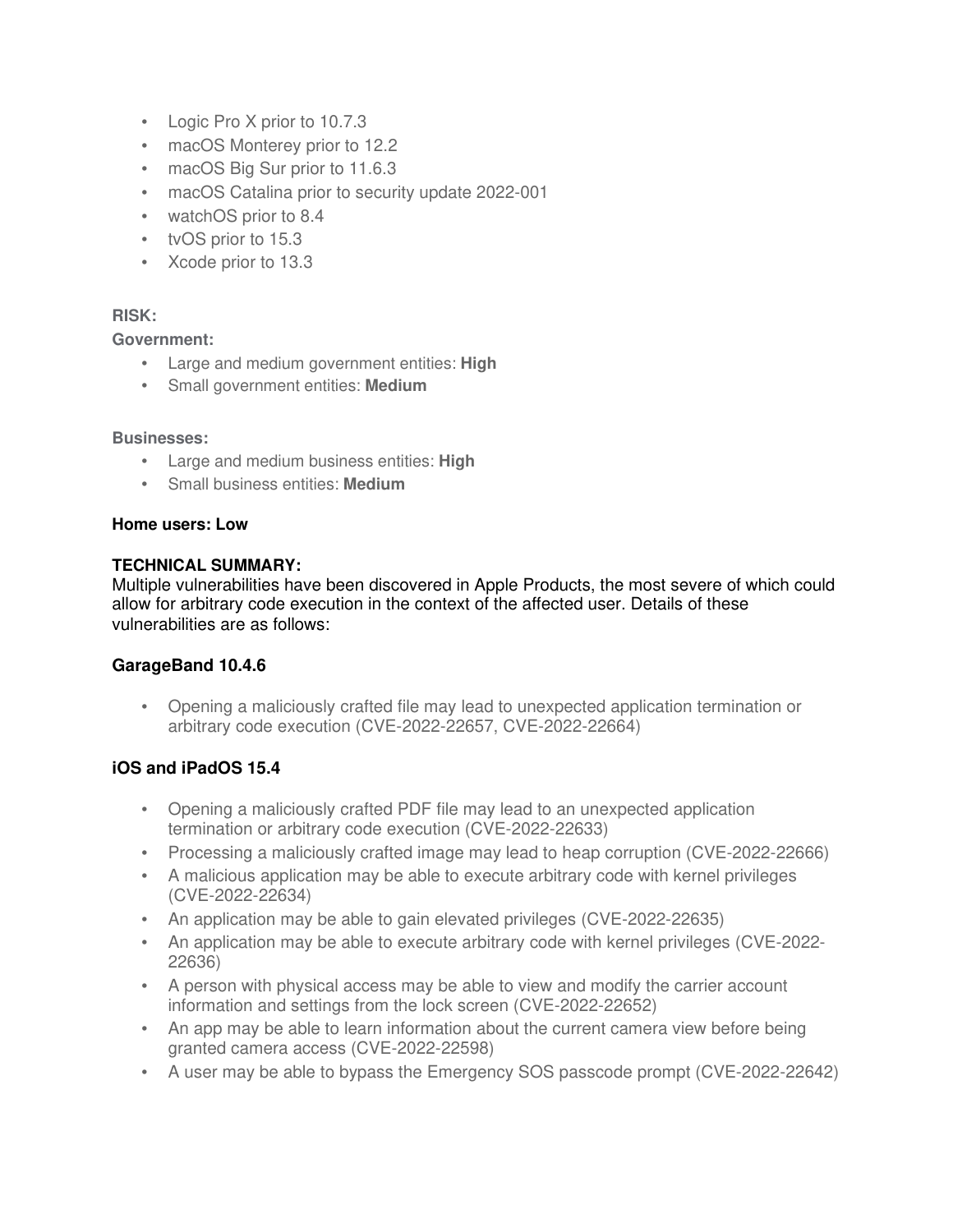- A user may send audio and video in a FaceTime call without knowing that they have done so (CVE-2022-22643)
- An application may be able to execute arbitrary code with kernel privileges (CVE-2022- 22667)
- Processing a maliciously crafted image may lead to arbitrary code execution (CVE-2022- 22611)
- Processing a maliciously crafted image may lead to heap corruption (CVE-2022-22612)
- An application may be able to gain elevated privileges (CVE-2022-22641)
- A malicious website may be able to access information about the user and their devices (CVE-2022-22653)
- An application may be able to execute arbitrary code with kernel privileges (CVE-2022- 22596, CVE-2022-22640)
- An application may be able to execute arbitrary code with kernel privileges (CVE-2022- 22613)
- An application may be able to execute arbitrary code with kernel privileges (CVE-2022- 22614, CVE-2022-22615)
- A malicious application may be able to elevate privileges (CVE-2022-22632)
- An attacker in a privileged position may be able to perform a denial of service attack (CVE-2022-22638)
- Multiple issues in libarchive (CVE-2022-22622)
- A malicious application may be able to identify what other applications a user has installed (CVE-2022-22670)
- An attacker in a privileged network position may be able to leak sensitive user information (CVE-2022-22659)
- A user may be able to bypass the Emergency SOS passcode prompt (CVE-2022-22618)
- A malicious application may be able to read other applications' settings (CVE-2022- 22609)
- A malicious application may be able to bypass certain Privacy preferences (CVE-2022- 22600)
- A person with physical access to a device may be able to use Siri to obtain some location information from the lock screen (CVE-2022-22599)
- An application may be able to gain elevated privileges (CVE-2022-22639)
- A person with physical access to an iOS device may be able to see sensitive information via keyboard suggestions (CVE-2022-22621)
- A person with physical access to an iOS device may be able to access photos from the lock screen (CVE-2022-22671)
- Processing maliciously crafted web content may disclose sensitive user information (CVE-2022-22662)
- Processing maliciously crafted web content may lead to code execution (CVE-2022- 22610)
- Processing maliciously crafted web content may lead to arbitrary code execution (CVE-2022-22624, CVE-2022-22628, CVE-2022-22629)
- A malicious website may cause unexpected cross-origin behavior (CVE-2022-22637)
- A malicious application may be able to leak sensitive user information (CVE-2022- 22668)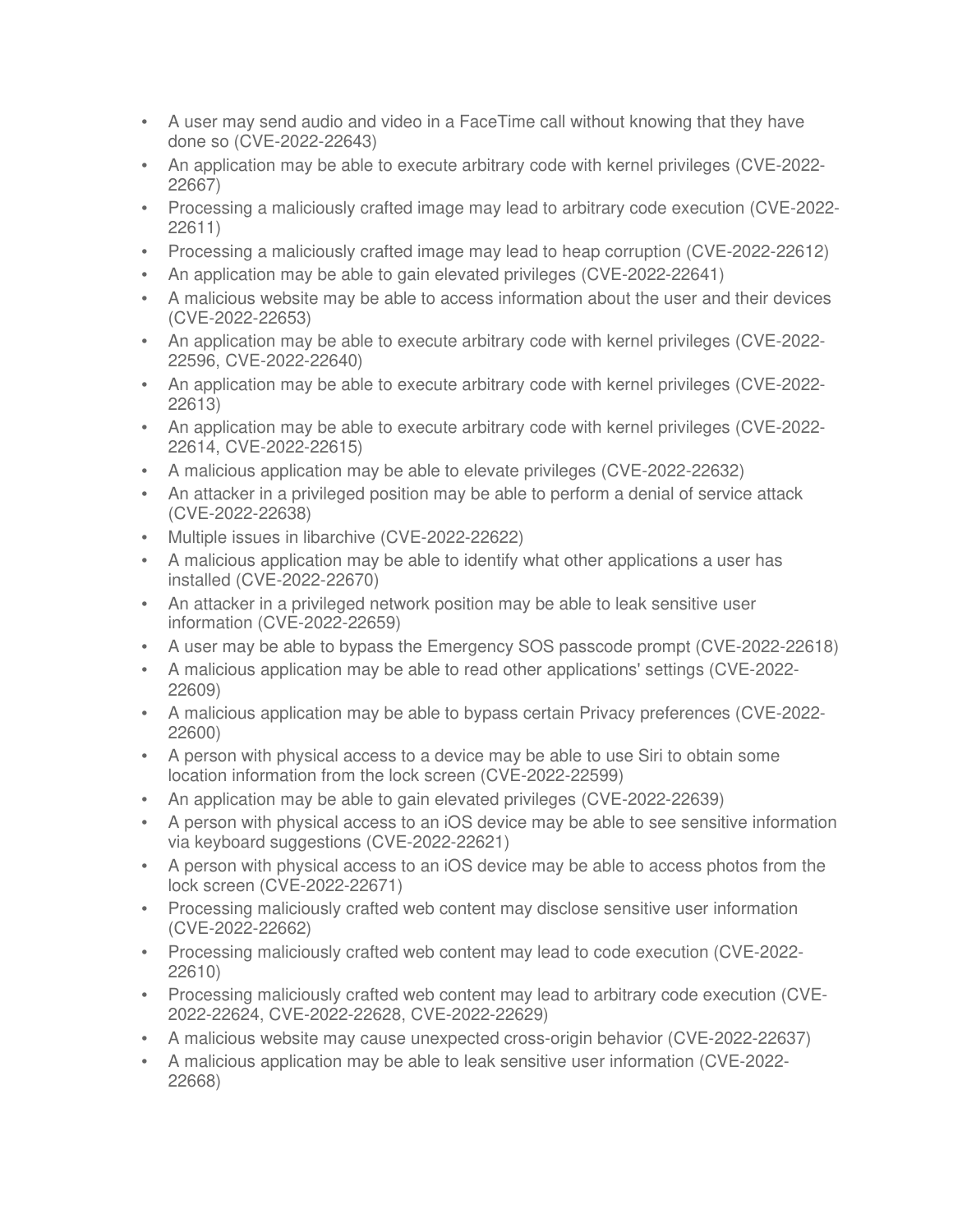## **Logic Pro X 10.7.3**

• Opening a maliciously crafted file may lead to unexpected application termination or arbitrary code execution (CVE-2022-22657, CVE-2022-22664)

# **MacOS Monterey 12.3**

- Opening a maliciously crafted PDF file may lead to an unexpected application termination or arbitrary code execution (CVE-2022-22633)
- An application may be able to execute arbitrary code with kernel privileges (CVE-2022-22669)
- A malicious application may be able to gain root privileges (CVE-2022-22665)
- An application may be able to gain elevated privileges (CVE-2022-22631)
- Processing a maliciously crafted AppleScript binary may result in unexpected application termination or disclosure of process memory (CVE-2022-22625)
- An application may be able to read restricted memory (CVE-2022-22648)
- Processing a maliciously crafted AppleScript binary may result in unexpected application termination or disclosure of process memory.( CVE-2022-22626, CVE-2022-22627)
- Processing a maliciously crafted file may lead to arbitrary code execution (CVE-2022- 22597)
- A maliciously crafted ZIP archive may bypass Gatekeeper checks (CVE-2022-22616)
- Multiple issues in curl (CVE-2021-22946, CVE-2021-22947, CVE-2021-22945, CVE-2022-22623)
- A user may send audio and video in a FaceTime call without knowing that they have done so (CVE-2022-22643)
- Processing a maliciously crafted image may lead to arbitrary code execution (CVE-2022- 22611)
- Processing a maliciously crafted image may lead to heap corruption (CVE-2022-22612)
- An application may be able to execute arbitrary code with kernel privileges (CVE-2022- 22661)
- An application may be able to gain elevated privileges (CVE-2022-22641)
- An application may be able to execute arbitrary code with kernel privileges (CVE-2022- 22613)
- An application may be able to execute arbitrary code with kernel privileges (CVE-2022- 22614, CVE-2022-22615)
- A malicious application may be able to elevate privileges (CVE-2022-22632)
- An attacker in a privileged position may be able to perform a denial of service attack (CVE-2022-22638)
- An application may be able to execute arbitrary code with kernel privileges (CVE-2022- 22640)
- Multiple issues in libarchive (CVE-2021-36976)
- A person with access to a Mac may be able to bypass Login Window (CVE-2022-22647)
- A local attacker may be able to view the previous logged in user's desktop from the fast user switching screen (CVE-2022-22656)
- Opening a maliciously crafted file may lead to unexpected application termination or arbitrary code execution (2022-22657)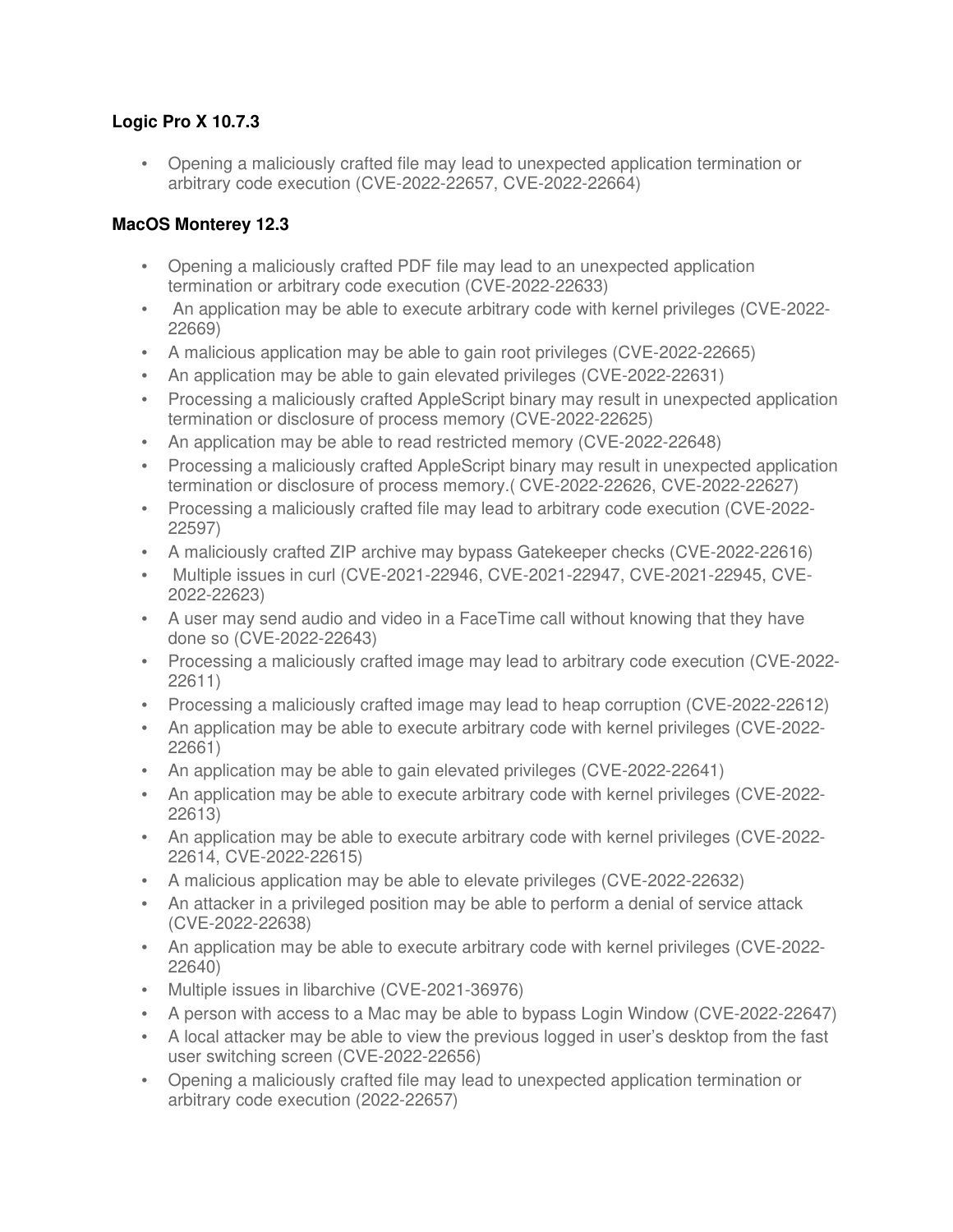- Opening a maliciously crafted file may lead to unexpected application termination or arbitrary code execution (CVE-2022-22664)
- A malicious application may be able to access information about a user's contacts (CVE-2022-22644)
- An application may be able to gain elevated privileges (CVE-2022-22617)
- A malicious application may be able to read other applications' settings (CVE-2022- 22609)
- A plug-in may be able to inherit the application's permissions and access user data (CVE-2022-22650)
- A maliciously crafted ZIP archive may bypass Gatekeeper checks (CVE-2022-22616)
- A malicious application may be able to bypass certain Privacy preferences (CVE-2022- 22600)
- A person with physical access to a device may be able to use Siri to obtain some location information from the lock screen (CVE-2022-22599)
- A remote attacker may be able to cause unexpected system termination or corrupt kernel memory (CVE-2022-22651)
- An application may be able to gain elevated privileges (CVE-2022-22639)
- An app may be able to spoof system notifications and UI (CVE-2022-22660)
- A person with physical access to an iOS device may be able to see sensitive information via keyboard suggestions (CVE-2022-22621)
- Multiple issues in Vim (CVE-2021-4136, CVE-2021-4166, CVE-2021-4173, CVE-2021- 4187, CVE-2021-4192, CVE-2021-4193, CVE-2021-46059, CVE-2022-0128, CVE-2022- 0156, CVE-2022-0158)
- A user may be able to view restricted content from the lock screen (CVE-2021-30918)
- Processing maliciously crafted web content may disclose sensitive user information (CVE-2022-22662)
- Processing maliciously crafted web content may lead to code execution (CVE-2022- 22610)
- Processing maliciously crafted web content may lead to arbitrary code execution (CVE-2022-22624, CVE-2022-22628, CVE-2022-22629)
- A malicious website may cause unexpected cross-origin behavior (CVE-2022-22637)
- A malicious application may be able to leak sensitive user information (CVE-2022- 22668)
- A local user may be able to write arbitrary files (CVE-2022-22582)

# **MacOS Big Sur 11.6.5**

- Opening a maliciously crafted PDF file may lead to an unexpected application termination or arbitrary code execution (CVE-2022-22633)
- An application may be able to gain elevated privileges (CVE-2022-22631)
- An application may be able to read restricted memory (CVE-2022-22648)
- Processing a maliciously crafted AppleScript binary may result in unexpected application termination or disclosure of process memory.( CVE-2022-22626, CVE-2022-22627)
- Processing a maliciously crafted AppleScript binary may result in unexpected application termination or disclosure of process memory. (CVE-2022-22625)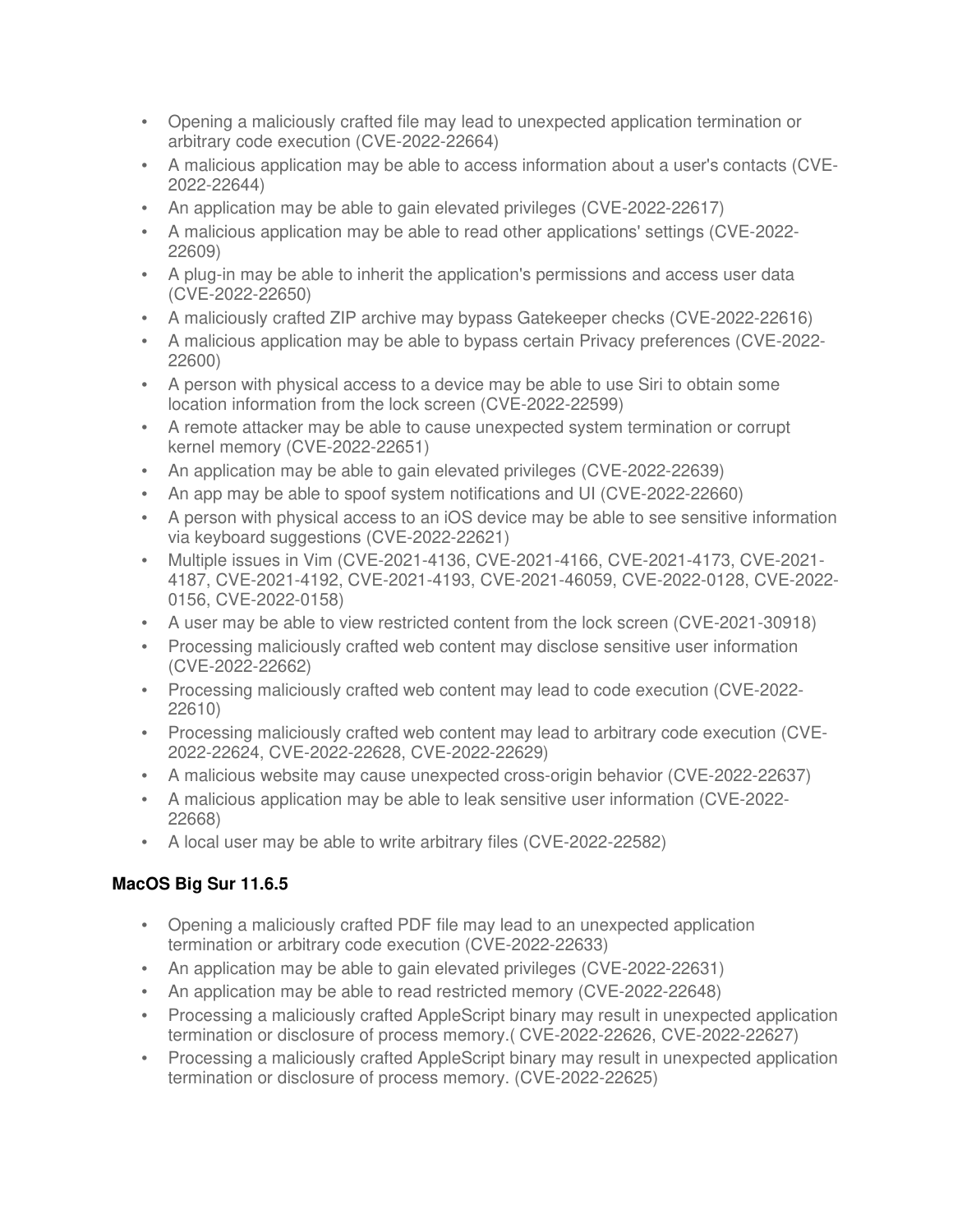- Processing a maliciously crafted file may lead to arbitrary code execution (CVE-2022- 22597)
- A maliciously crafted ZIP archive may bypass Gatekeeper checks (CVE-2022-22616)
- An application may be able to execute arbitrary code with kernel privileges (CVE-2022- 22661)
- An application may be able to execute arbitrary code with kernel privileges (CVE-2022- 22613)
- An application may be able to execute arbitrary code with kernel privileges (CVE-2022- 22614, CVE-2022-22615)
- An attacker in a privileged position may be able to perform a denial of service attack (CVE-2022-22638)
- A malicious application may be able to elevate privileges (CVE-2022-22632)
- A person with access to a Mac may be able to bypass Login Window (CVE-2022-22647)
- A local attacker may be able to view the previous logged in user's desktop from the fast user switching screen (CVE-2022-22656)
- An application may be able to gain elevated privileges (CVE-2022-22617)
- A plug-in may be able to inherit the application's permissions and access user data (CVE-2022-22650)
- A person with physical access to a device may be able to use Siri to obtain some location information from the lock screen (CVE-2022-22599)
- Processing maliciously crafted web content may disclose sensitive user information (CVE-2022-22662)
- A local user may be able to write arbitrary files (CVE-2022-22582)

# **MacOS Catalina Security Update 2022-003**

- An application may be able to gain elevated privileges (CVE-2022-22631)
- An application may be able to read restricted memory (CVE-2022-22648)
- Processing a maliciously crafted AppleScript binary may result in unexpected application termination or disclosure of process memory.( CVE-2022-22626, CVE-2022-22627)
- Processing a maliciously crafted AppleScript binary may result in unexpected application termination or disclosure of process memory. (CVE-2022-22625)
- Processing a maliciously crafted file may lead to arbitrary code execution (CVE-2022- 22597)
- A maliciously crafted ZIP archive may bypass Gatekeeper checks (CVE-2022-22616)
- An application may be able to execute arbitrary code with kernel privileges (CVE-2022- 22661)
- An application may be able to execute arbitrary code with kernel privileges (CVE-2022- 22613)
- An application may be able to execute arbitrary code with kernel privileges (CVE-2022- 22614, CVE-2022-22615)
- An attacker in a privileged position may be able to perform a denial of service attack (CVE-2022-22638)
- A person with access to a Mac may be able to bypass Login Window (CVE-2022-22647)
- A local attacker may be able to view the previous logged in user's desktop from the fast user switching screen (CVE-2022-22656)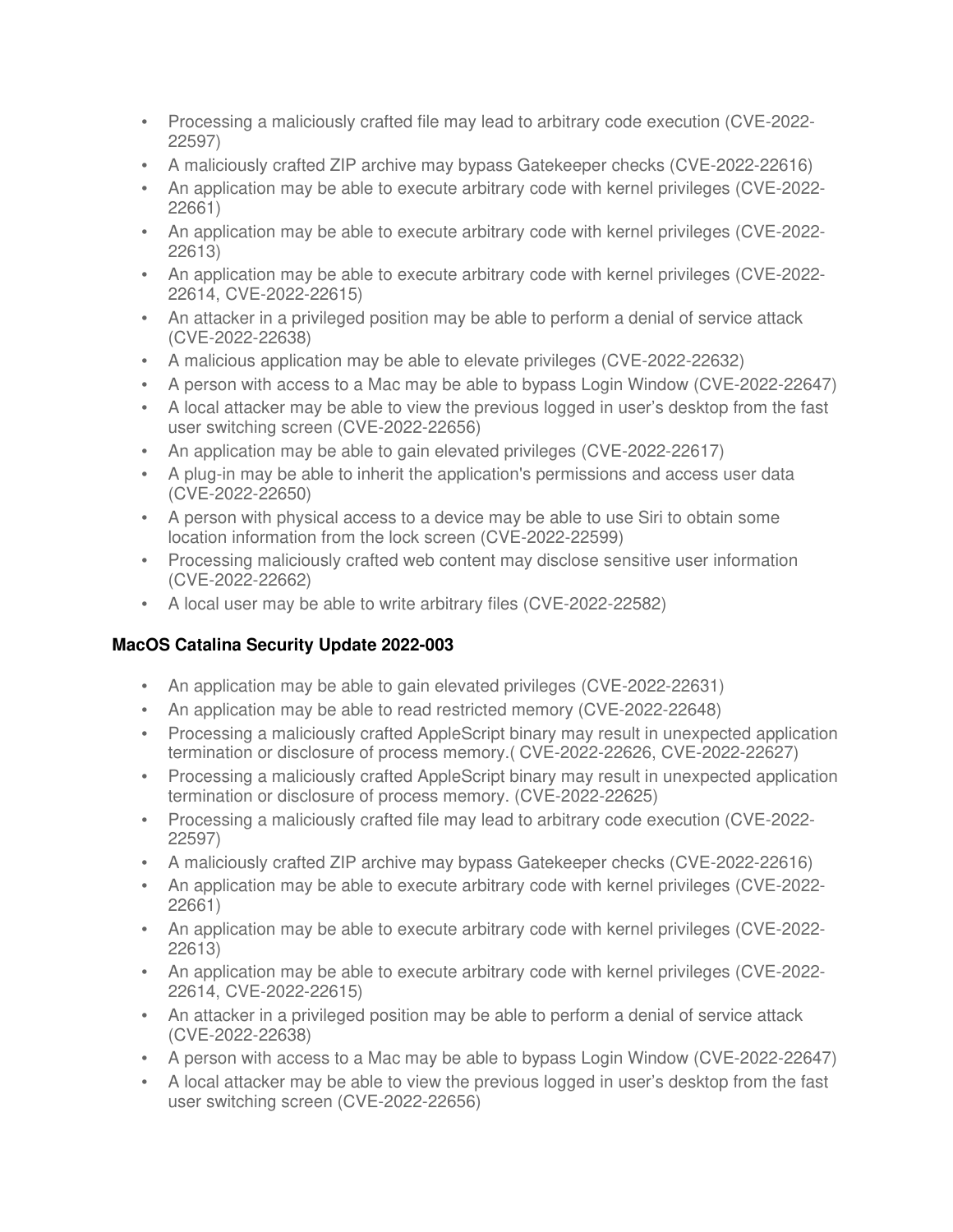- An application may be able to gain elevated privileges (CVE-2022-22617)
- A plug-in may be able to inherit the application's permissions and access user data (CVE-2022-22650)
- Processing maliciously crafted web content may disclose sensitive user information (CVE-2022-22662)
- A local user may be able to write arbitrary files (CVE-2022-22582)

# **WatchOS 8.5**

- Opening a maliciously crafted PDF file may lead to an unexpected application termination or arbitrary code execution (CVE-2022-22633)
- Processing a maliciously crafted image may lead to heap corruption (CVE-2022-22666)
- Processing a maliciously crafted image may lead to arbitrary code execution (CVE-2022- 22611)
- Processing a maliciously crafted image may lead to heap corruption (CVE-2022-22612)
- An application may be able to execute arbitrary code with kernel privileges (CVE-2022- 22596, CVE-2022-22640)
- An application may be able to execute arbitrary code with kernel privileges (CVE-2022- 22613)
- An application may be able to execute arbitrary code with kernel privileges (CVE-2022- 22614, CVE-2022-22615)
- A malicious application may be able to elevate privileges (CVE-2022-22632)
- An attacker in a privileged position may be able to perform a denial of service attack (CVE-2022-22638)
- Multiple issues in libarchive (CVE-2021-36976)
- A malicious application may be able to identify what other applications a user has installed (CVE-2022-22670)
- A user may be able to bypass the Emergency SOS passcode prompt (CVE-2022-22618)
- A malicious application may be able to read other applications' settings (CVE-2022- 22609)
- Visiting a malicious website may lead to address bar spoofing (CVE-2022-22654)
- A malicious application may be able to bypass certain Privacy preferences (CVE-2022- 22600)
- A person with physical access to a device may be able to use Siri to obtain some location information from the lock screen (CVE-2022-22599)
- A person with physical access to an iOS device may be able to see sensitive information via keyboard suggestions (CVE-2022-22621)
- Processing maliciously crafted web content may disclose sensitive user information (CVE-2022-22662)
- Processing maliciously crafted web content may lead to code execution (CVE-2022- 22610)
- Processing maliciously crafted web content may lead to arbitrary code execution (CVE-2022-22624, CVE-2022-22628, CVE-2022-22629)
- A malicious website may cause unexpected cross-origin behavior (CVE-2022-22637)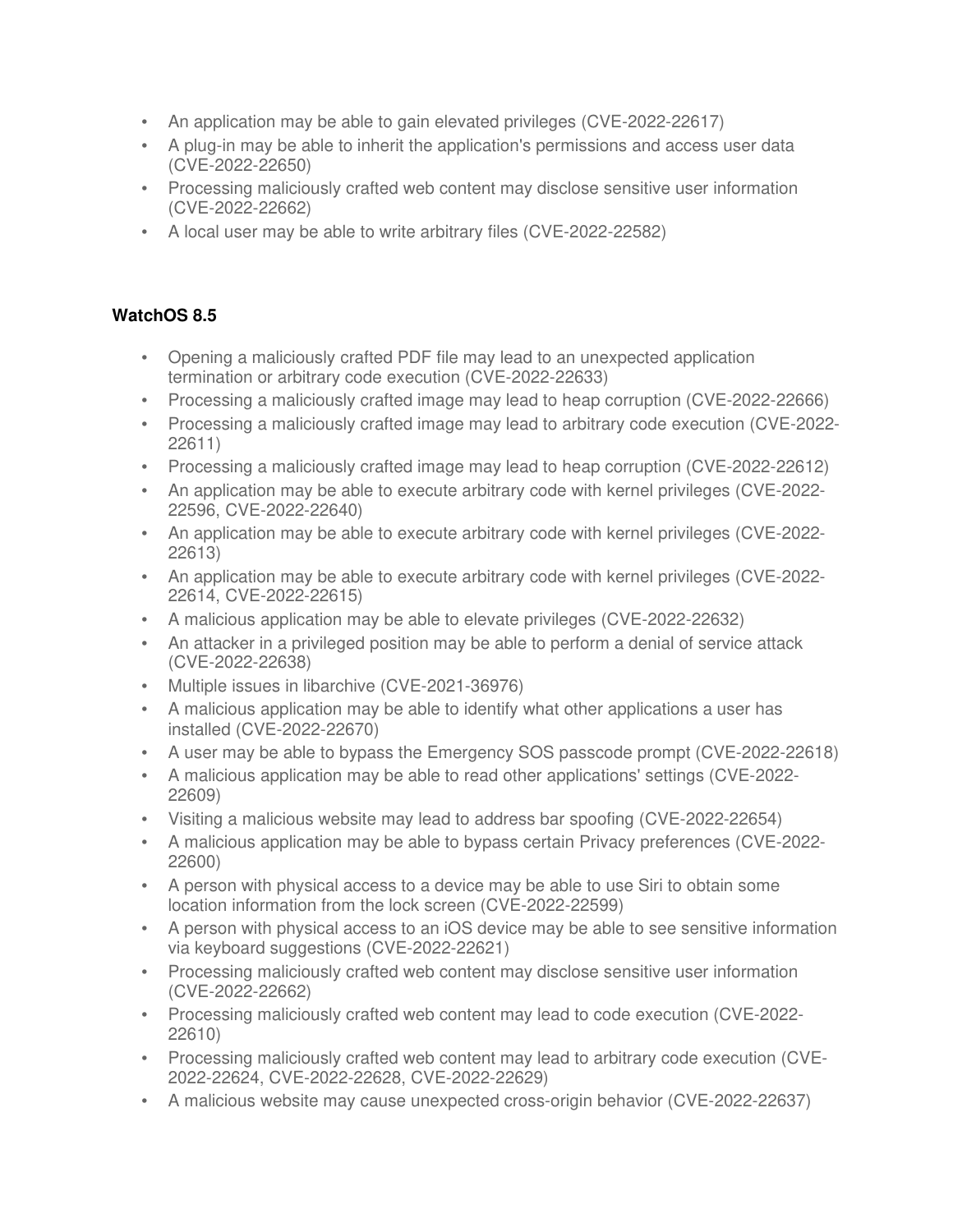## **tvOS 15.4**

- Processing a maliciously crafted image may lead to heap corruption (CVE-2022-22666)
- A malicious application may be able to execute arbitrary code with kernel privileges (CVE-2022-22634)
- An application may be able to gain elevated privileges (CVE-2022-22635)
- An application may be able to execute arbitrary code with kernel privileges (CVE-2022- 22636)
- Processing a maliciously crafted image may lead to arbitrary code execution (CVE-2022- 22611)
- Processing a maliciously crafted image may lead to heap corruption (CVE-2022-22612)
- An application may be able to gain elevated privileges (CVE-2022-22641)
- An application may be able to execute arbitrary code with kernel privileges (CVE-2022- 22613)
- An application may be able to execute arbitrary code with kernel privileges (CVE-2022- 22614, CVE-2022-22615)
- A malicious application may be able to elevate privileges (CVE-2022-22632)
- An attacker in a privileged position may be able to perform a denial of service attack (CVE-2022-22638)
- An application may be able to execute arbitrary code with kernel privileges (CVE-2022- 22640)
- A malicious application may be able to identify what other applications a user has installed (CVE-2022-22670)
- A malicious application may be able to read other applications' settings (CVE-2022- 22609)
- A malicious application may be able to bypass certain Privacy preferences (CVE-2022- 22600)
- A person with physical access to an iOS device may be able to see sensitive information via keyboard suggestions (CVE-2022-22621)
- Processing maliciously crafted web content may disclose sensitive user information (CVE-2022-22662)
- Processing maliciously crafted web content may lead to code execution (CVE-2022- 22610)
- Processing maliciously crafted web content may lead to arbitrary code execution (CVE-2022-22624, CVE-2022-22628, CVE-2022-22629)
- A malicious website may cause unexpected cross-origin behavior (CVE-2022-22637)

# **Xcode 13.3**

- Multiple issues in iTMSTransporter (CVE-2019-14379, CVE-2021-44228)
- Opening a maliciously crafted file may lead to unexpected application termination or arbitrary code execution (CVE-2022-22601, CVE-2022-22602, CVE-2022-22603, CVE-2022-22604, CVE-2022-22605, CVE-2022-22606, CVE-2022-22607, CVE-2022-22608)

Successful exploitation of the most severe of these vulnerabilities could result in arbitrary code execution within the context of the application, an attacker gaining the same privileges as the logged-on user, or the bypassing of security restrictions. Depending on the permission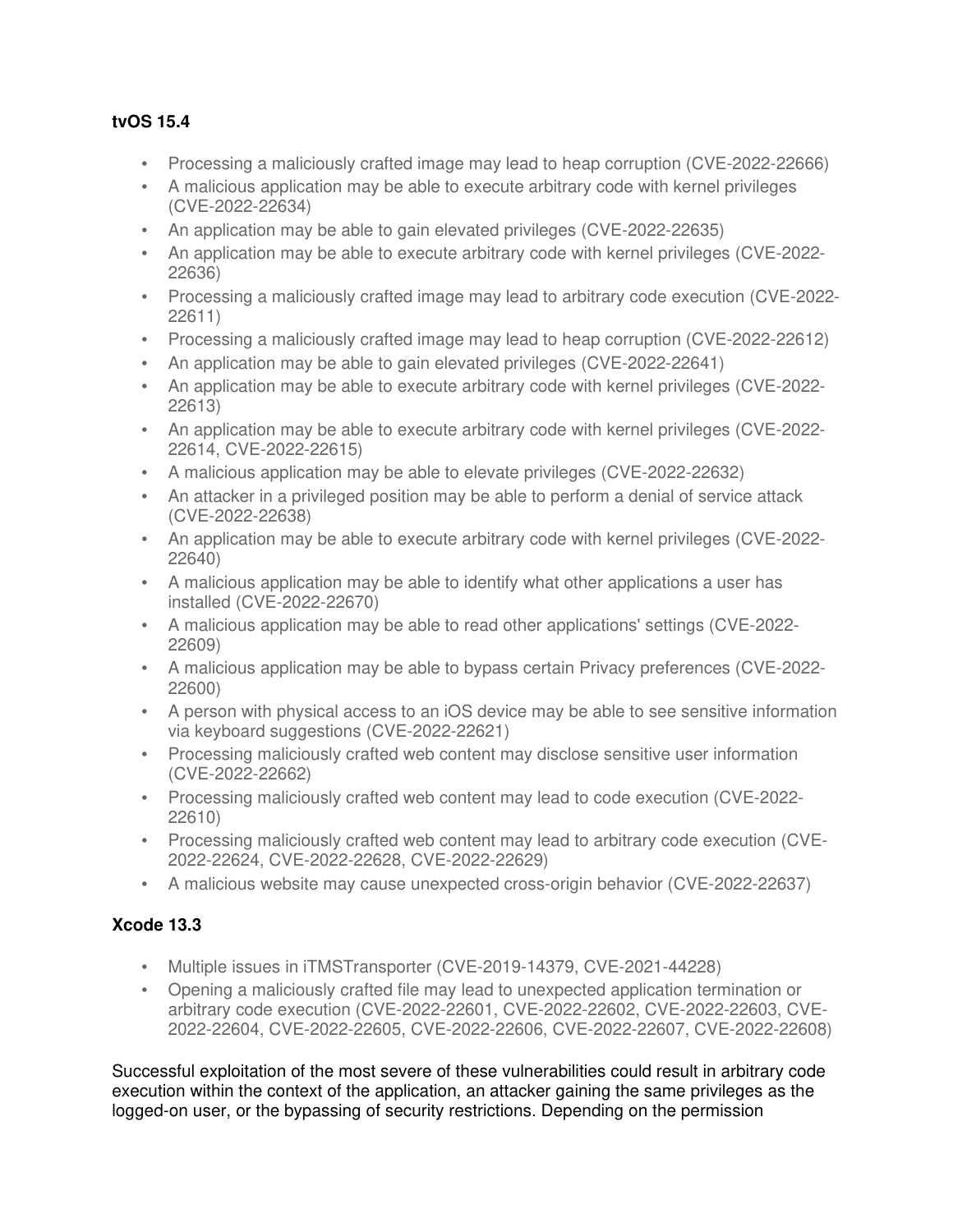associated with the application running the exploit, an attacker could then install programs; view, change, or delete data.

#### **RECOMMENDATIONS:**

We recommend the following actions be taken:

- Apply appropriate patches provided by Apple to vulnerable systems immediately after appropriate testing.
- Run all software as a non-privileged user (one without administrative privileges) to diminish the effects of a successful attack.
- Remind users not to download, accept or execute files from untrusted and unknown sources.
- Remind users not to visit untrusted websites or follow links provided by untrusted or unknown sources.
- Evaluate read, write, and execute permissions on all newly installed software.
- Apply the Principle of Least Privilege to all systems and services.

### **REFERENCES:**

**Apple:**

https://support.apple.com/en-us/HT213191 https://support.apple.com/en-us/HT213182 https://support.apple.com/en-us/HT213190 https://support.apple.com/en-us/HT213183 https://support.apple.com/en-us/HT213184 https://support.apple.com/en-us/HT213185 https://support.apple.com/en-us/HT213186 https://support.apple.com/en-us/HT213193 https://support.apple.com/en-us/HT213189

### **CVE:**

https://cve.mitre.org/cgi-bin/cvename.cgi?name=CVE-2021-4136 https://cve.mitre.org/cgi-bin/cvename.cgi?name=CVE-2021-4166 https://cve.mitre.org/cgi-bin/cvename.cgi?name=CVE-2021-4173 https://cve.mitre.org/cgi-bin/cvename.cgi?name=CVE-2021-4187 https://cve.mitre.org/cgi-bin/cvename.cgi?name=CVE-2021-4192 https://cve.mitre.org/cgi-bin/cvename.cgi?name=CVE-2021-4193 https://cve.mitre.org/cgi-bin/cvename.cgi?name=CVE-2021-36976 https://cve.mitre.org/cgi-bin/cvename.cgi?name=CVE-2021-30918 https://cve.mitre.org/cgi-bin/cvename.cgi?name=CVE-2021-46059 https://cve.mitre.org/cgi-bin/cvename.cgi?name=CVE-2022-0128 https://cve.mitre.org/cgi-bin/cvename.cgi?name=CVE-2022-0156 https://cve.mitre.org/cgi-bin/cvename.cgi?name=CVE-2022-0158 https://cve.mitre.org/cgi-bin/cvename.cgi?name=CVE-2022-22582 https://cve.mitre.org/cgi-bin/cvename.cgi?name=CVE-2022-22596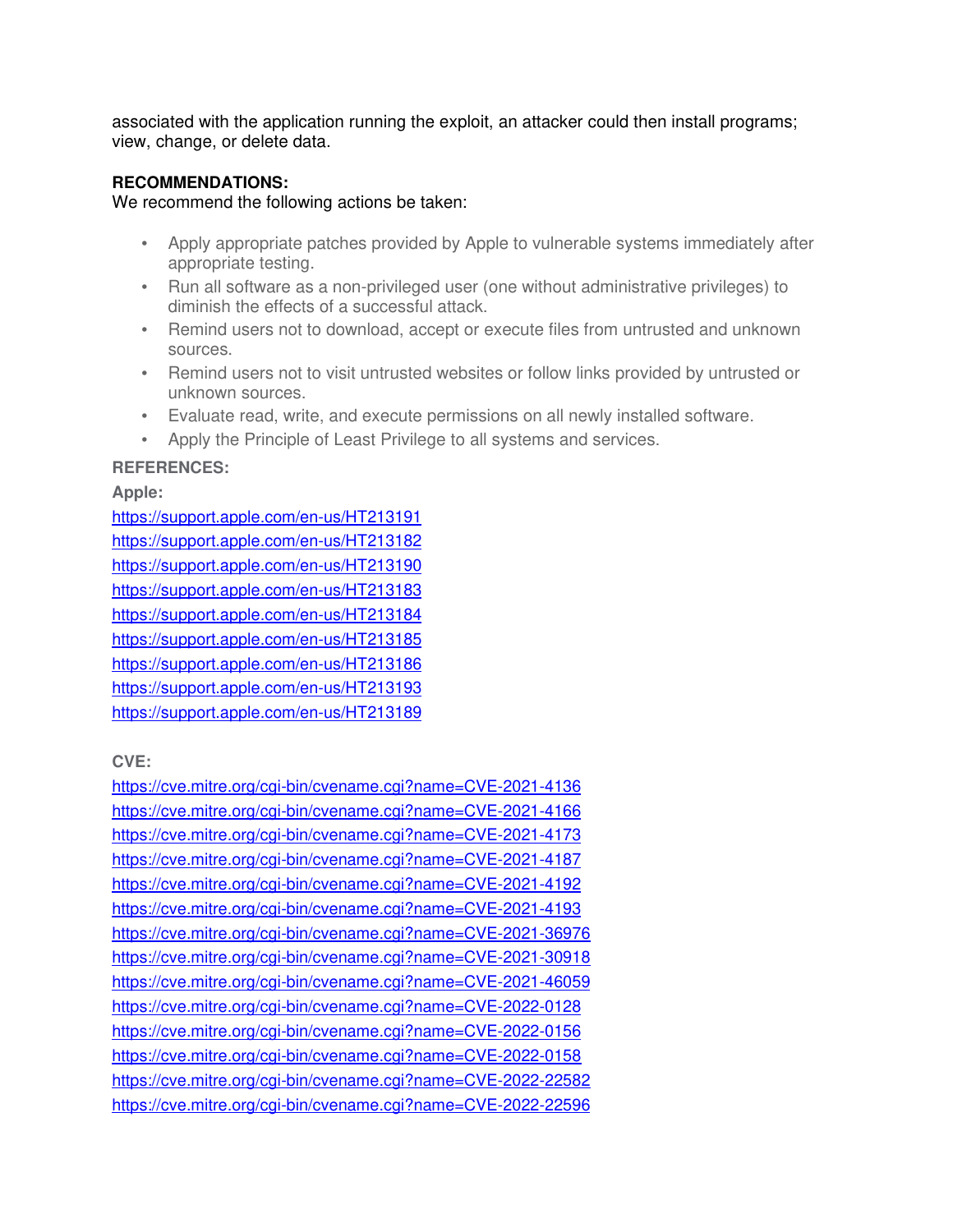https://cve.mitre.org/cgi-bin/cvename.cgi?name=CVE-2022-22597 https://cve.mitre.org/cgi-bin/cvename.cgi?name=CVE-2022-22598 https://cve.mitre.org/cgi-bin/cvename.cgi?name=CVE-2022-22599 https://cve.mitre.org/cgi-bin/cvename.cgi?name=CVE-2022-22600 https://cve.mitre.org/cgi-bin/cvename.cgi?name=CVE-2022-22609 https://cve.mitre.org/cgi-bin/cvename.cgi?name=CVE-2022-22610 https://cve.mitre.org/cgi-bin/cvename.cgi?name=CVE-2022-22611 https://cve.mitre.org/cgi-bin/cvename.cgi?name=CVE-2022-22612 https://cve.mitre.org/cgi-bin/cvename.cgi?name=CVE-2022-22613 https://cve.mitre.org/cgi-bin/cvename.cgi?name=CVE-2022-22614 https://cve.mitre.org/cgi-bin/cvename.cgi?name=CVE-2022-22615 https://cve.mitre.org/cgi-bin/cvename.cgi?name=CVE-2022-22616 https://cve.mitre.org/cgi-bin/cvename.cgi?name=CVE-2022-22617 https://cve.mitre.org/cgi-bin/cvename.cgi?name=CVE-2022-22618 https://cve.mitre.org/cgi-bin/cvename.cgi?name=CVE-2022-22621 https://cve.mitre.org/cgi-bin/cvename.cgi?name=CVE-2022-22622 https://cve.mitre.org/cgi-bin/cvename.cgi?name=CVE-2022-22623 https://cve.mitre.org/cgi-bin/cvename.cgi?name=CVE-2022-22624 https://cve.mitre.org/cgi-bin/cvename.cgi?name=CVE-2022-22625 https://cve.mitre.org/cgi-bin/cvename.cgi?name=CVE-2022-22626 https://cve.mitre.org/cgi-bin/cvename.cgi?name=CVE-2022-22627 https://cve.mitre.org/cgi-bin/cvename.cgi?name=CVE-2022-22628 https://cve.mitre.org/cgi-bin/cvename.cgi?name=CVE-2022-22629 https://cve.mitre.org/cgi-bin/cvename.cgi?name=CVE-2022-22631 https://cve.mitre.org/cgi-bin/cvename.cgi?name=CVE-2022-22632 https://cve.mitre.org/cgi-bin/cvename.cgi?name=CVE-2022-22633 https://cve.mitre.org/cgi-bin/cvename.cgi?name=CVE-2022-22634 https://cve.mitre.org/cgi-bin/cvename.cgi?name=CVE-2022-22635 https://cve.mitre.org/cgi-bin/cvename.cgi?name=CVE-2022-22636 https://cve.mitre.org/cgi-bin/cvename.cgi?name=CVE-2022-22637 https://cve.mitre.org/cgi-bin/cvename.cgi?name=CVE-2022-22638 https://cve.mitre.org/cgi-bin/cvename.cgi?name=CVE-2022-22639 https://cve.mitre.org/cgi-bin/cvename.cgi?name=CVE-2022-22640 https://cve.mitre.org/cgi-bin/cvename.cgi?name=CVE-2022-22641 https://cve.mitre.org/cgi-bin/cvename.cgi?name=CVE-2022-22642 https://cve.mitre.org/cgi-bin/cvename.cgi?name=CVE-2022-22643 https://cve.mitre.org/cgi-bin/cvename.cgi?name=CVE-2022-22644 https://cve.mitre.org/cgi-bin/cvename.cgi?name=CVE-2022-22645 https://cve.mitre.org/cgi-bin/cvename.cgi?name=CVE-2022-22646 https://cve.mitre.org/cgi-bin/cvename.cgi?name=CVE-2022-22647 https://cve.mitre.org/cgi-bin/cvename.cgi?name=CVE-2022-22648